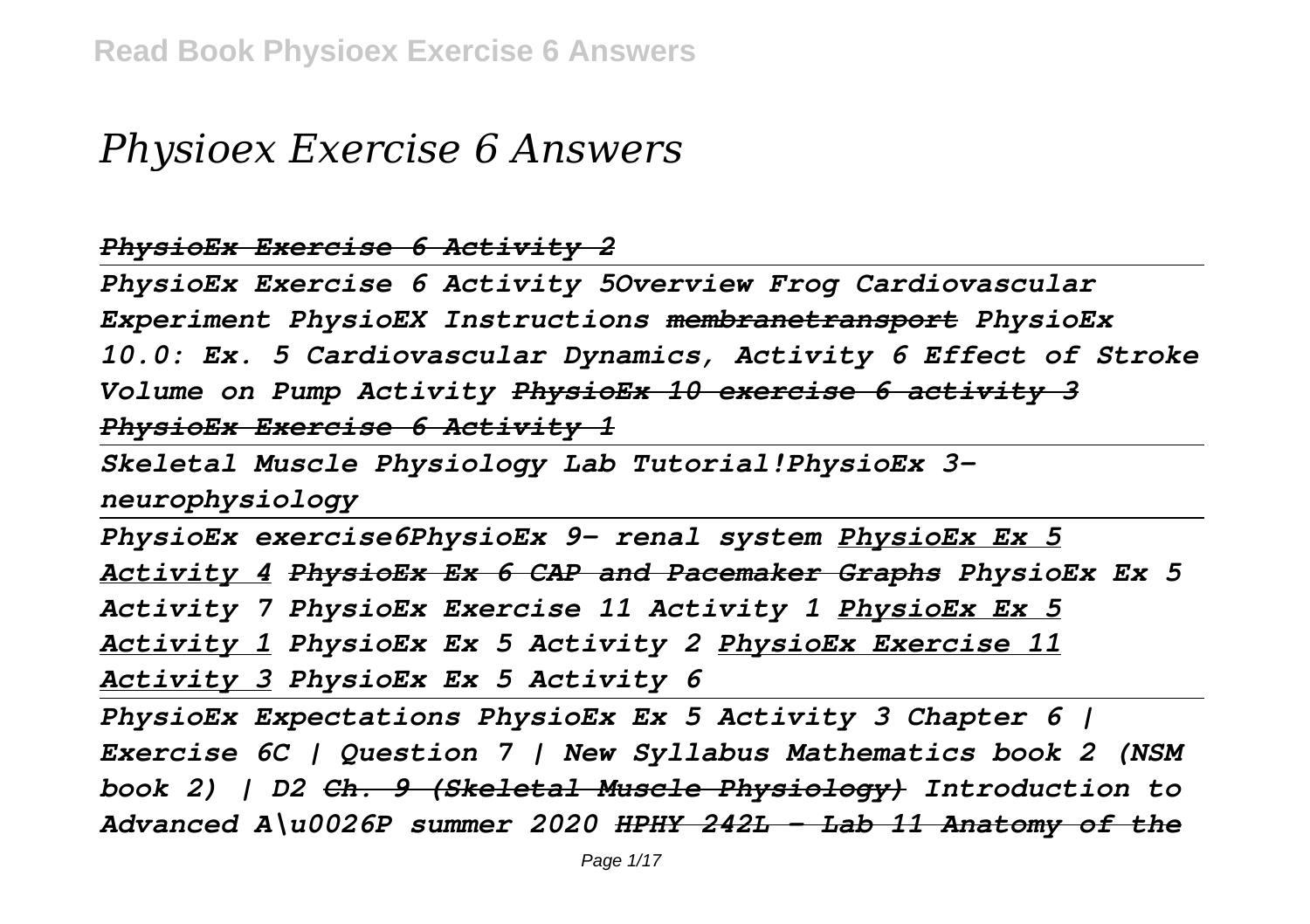*Urinary System A\u0026P I Lab | Exercise 4: Histology \u0026 Tissues Teaching Bone Labs with Pearson Mastering A \u0026 P How to organize and study for Bio 12 Syllabus 9- BIOL-7 Assignments Physioex Exercise 6 Answers Start studying physioEX exercise 6. Learn vocabulary, terms, and more with flashcards, games, and other study tools.*

*physioEX exercise 6 Flashcards | Quizlet Your answer: 4 i. 11/8/2020 PhysioEx Exercise 6 Activity 1 5/5 Wave summation and tetanus are not possible in the cardiac muscle because the relaxation phase must be complete before the next contraction can begin, which is due to its long refractory period.*

*PhysioEx Exercise 6 Activity 1.pdf - PhysioEx Exercise 6 ... Start studying PhysioEx Exercise 6. Learn vocabulary, terms, and more with flashcards, games, and other study tools.*

*Best PhysioEx Exercise 6 Flashcards | Quizlet PhysioEx Lab Report. Exercise 6: Cardiovascular Physiology*

Page  $2/17$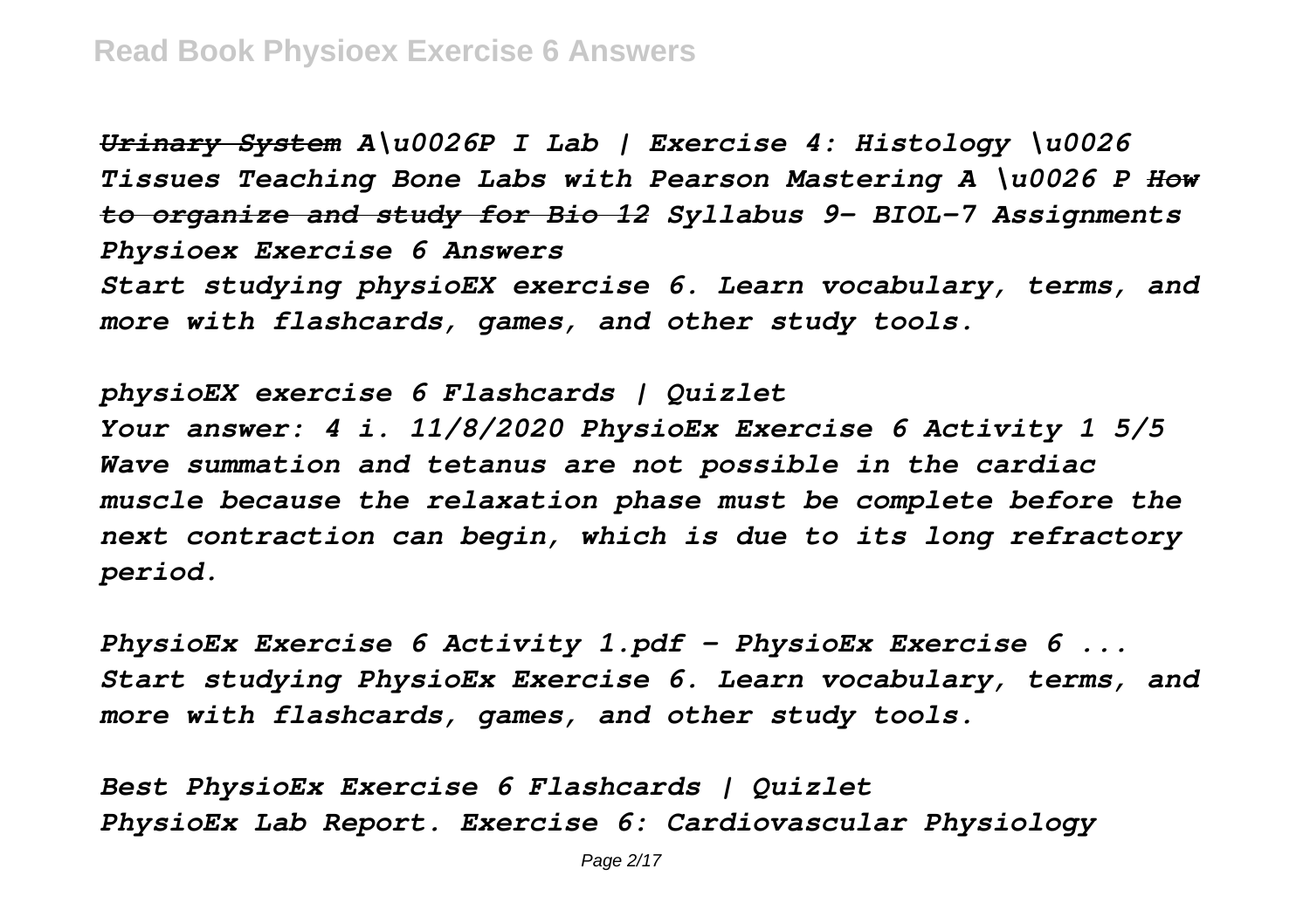*Activity 1: Investigating the Refractory Period of Cardiac Muscle Name: Muhammad Yahya Ayyash Date: 20 March 2020 Session ID: session-b6c2c0e2-556d-c36c-8a90-d81713c9d5a. Pre-lab Quiz Results. You scored 100% by answering 4 out of 4 questions correctly. Experiment Results. Predict Questions*

*Physio Ex Exercise 6 Activity 1 PhysioEx Exercise Activity ... Start studying Anatomy PhysioEx Exercise 6, Cardiovascular Physiology. Learn vocabulary, terms, and more with flashcards, games, and other study tools.*

*Anatomy PhysioEx Exercise 6, Cardiovascular Physiology ... Start studying PhysioEX Chapter 6 exercise 1. Learn vocabulary, terms, and more with flashcards, games, and other study tools.*

*PhysioEX Chapter 6 exercise 1 Flashcards | Quizlet Pex-02-06 - Physio Ex 91: Skeletal Muscle Physiology Exercise 2: Skeletal Muscle Physiology: Activity 7 With Solutions PEX-03-01 - Physio Ex 9.1 PEX-03-03 - Physio Ex 9.1 Pex-03-04 - Physio Ex 91 Neurophysiology Of Nerve Impulses PEX-04-01 - Physio Ex 9.1*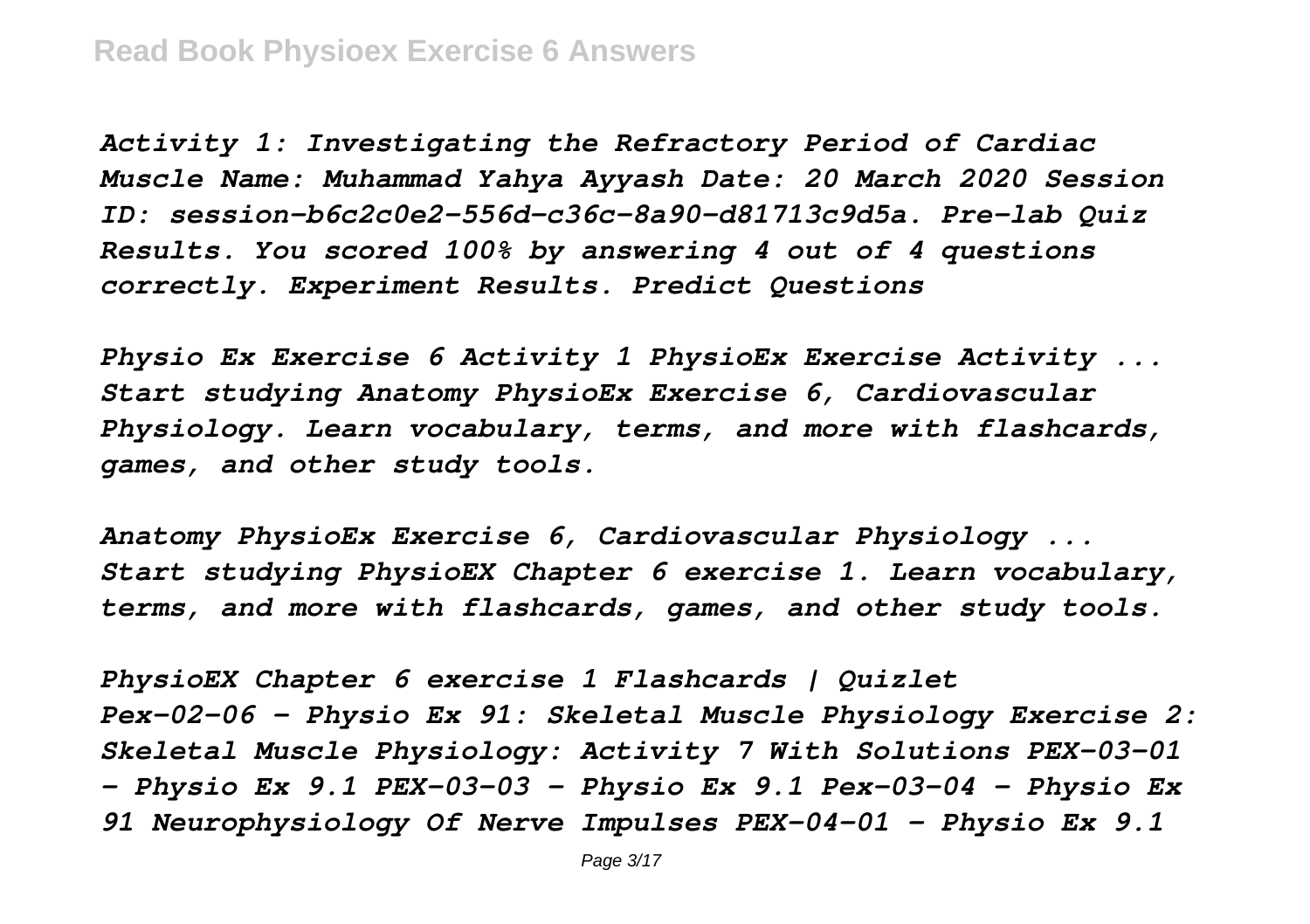*Pex-06-02 - Physio Ex 91 Cardiovascular Physiology ... PhysioEx 9.0 Exercise 10 ANSWERS PhysioEx – Exercise 9 Activity 1: 1. excretion and regulation 2. glomerular capillaries (glomerulus) & Bowman's capsule The filtrate flows from the Bowman's capsule into the renal tubule called the proximal convoluted tubule then into the loop of Henle, and finally into the distal convoluted tubule: a.*

*Results Page 3 About Physioex 8 0 Exercise 6 Frog Activity ... PEX-01-01 - Physio Ex 9.1 Exercise 2: Skeletal Muscle Physiology: Activity 7 With Solutions PEX-03-01 - Physio Ex 9.1 PEX-03-03 - Physio Ex 9.1 Pex-03-04 - Physio Ex 91 Neurophysiology Of Nerve Impulses Pex-06-02 - Physio Ex 91 Cardiovascular Physiology: Examining The Effect Of Vagus Nerve*

*PEX-06-01 - Physio Ex 9.1 - UHD - StuDocu PhysioEx Lab Report. Exercise 9: Renal System Physiology Activity 6: The Effect of Hormones on Urine Formation Name: Miranda Date: 6 November 2019. Session ID:*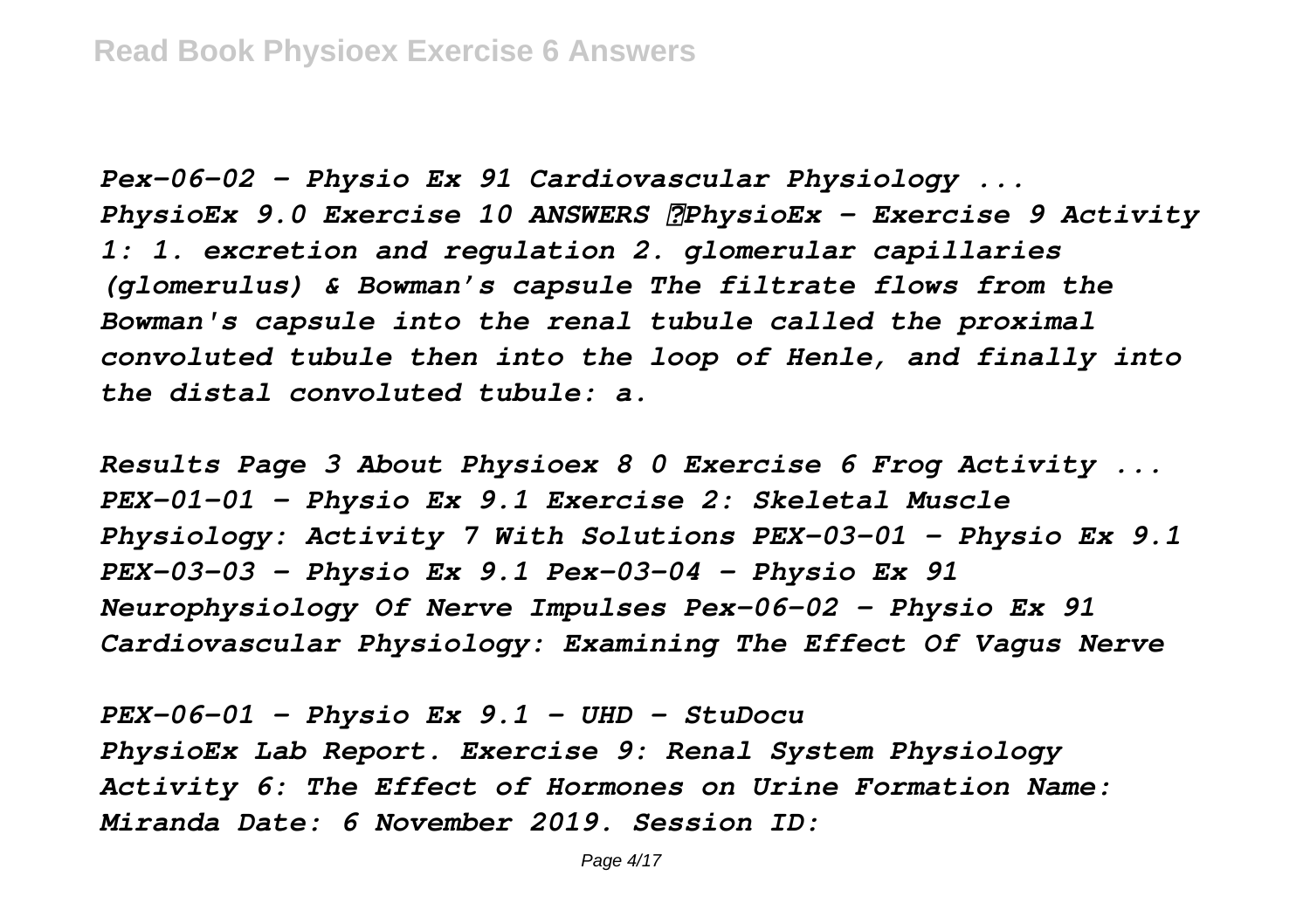*session-8c291dae-6979-fca7-5db4-e55bf9460d. Pre-lab Quiz Results. You scored 100% by answering 5 out of 5 questions correctly. Experiment Results. Predict Questions*

*PhysioEx Exercise 9 Activity 6 - StuDocu Physioex 8 Exercise 10: Acid/Base Balance Worksheet. Acidosis and Alkalosis Activity 1: Normal Breathing 1. At 20 seconds, pH = 7.4 2. At 40 seconds, pH = 7.4 3.At 60 seconds, pH = 7.4 4. Did the pH level of the blood change at all during normal breathing?*

*Results Page 5 About Physioex 8 0 Exercise 6 Frog Activity ... Solved PhysioEx 9.0 Exercise 3 Activity 8 Answers (1-5) Solved Physioex 9.0 Exercise 8 Activity 2 Pre-Lab Answers. Can anyone help me with the answers for exercise 7 activity 6 in PhysioEx 8.0. physioex 7.0 exercise 4 activity 7 answers. Solved PhysioEx 9.0 Exercise 4 Activity 2 All Answers.*

*Physioex Exercise 3 Answers - 12/2020 - Course f 8/14/2020 PhysioEx Exercise 9 Activity 6 4/4 Your answer: ADH is*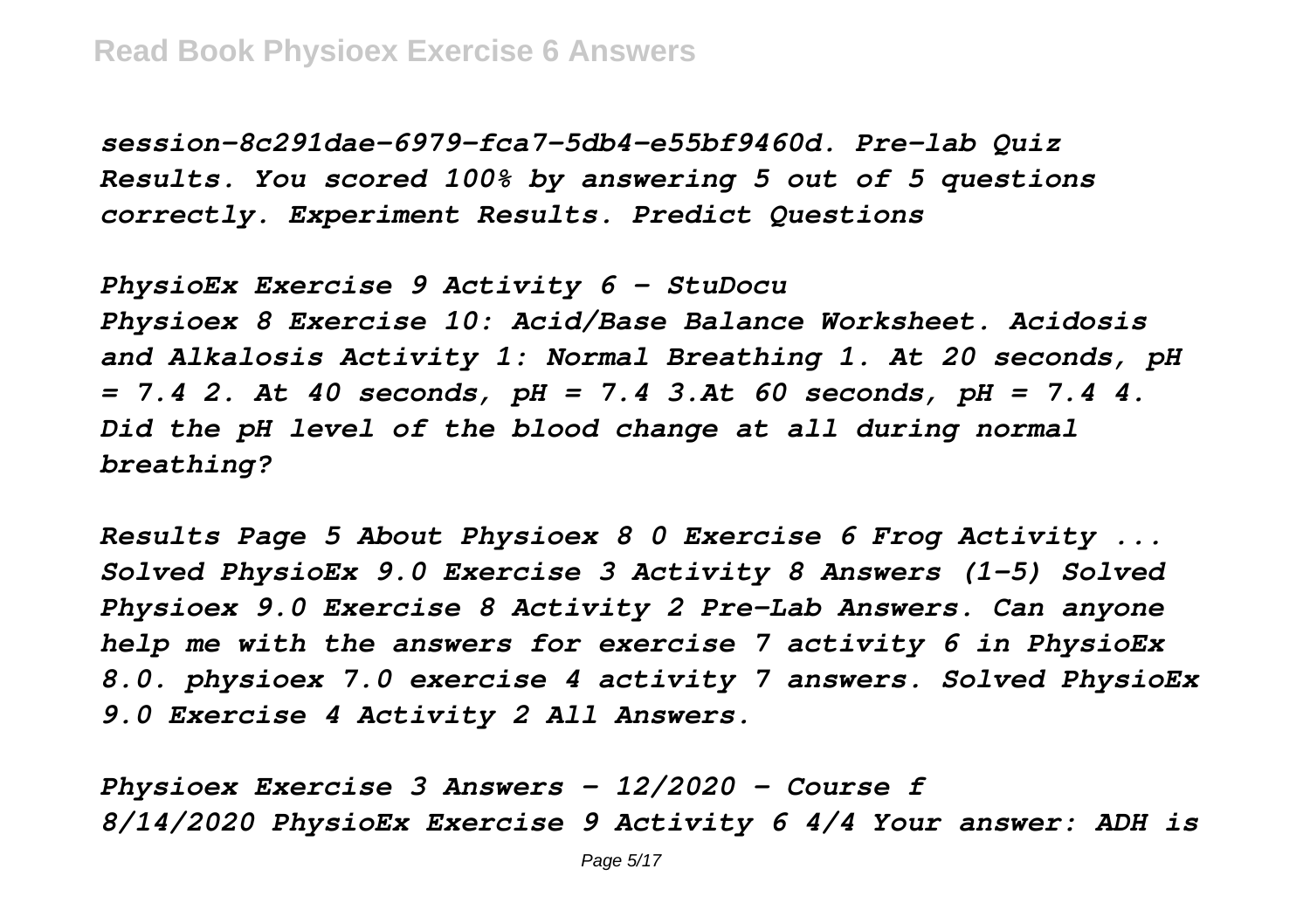*released from the posterior pituitary gland when there is a decrease in osmolality over 1%. This shows that there is too little water in the body, and water should not be excreted. ADH is then released to act on the collecting ducts to prevent them from secreting water into the urine. Which hormone (aldosterone or ADH) has the ...*

*5 8142020 PhysioEx Exercise 9 Activity 6 | Course Hero Exercise 9: Renal System Physiology: Activity 6: The Effect of Hormones on Urine Formation Lab Report Pre-lab Quiz Results You scored 100% by answering 5 out of 5 questions correctly. 1. Which of the following has a role in altering the urine volume and concentration? You correctly answered: d. all of these 2.*

*Exercise 9: Renal System Physiology: Activity 6: The ... 9/30/2020 PhysioEx Exercise 6 Activity 1 2/3 Stop & Think Questions Experiment Data Post-lab Quiz Results You scored 100% by answering 4 out of 4 questions correctly. Watch the contractile activity from the frog heart on the oscilloscope. Enter the number of ventricular contractions per minute (from*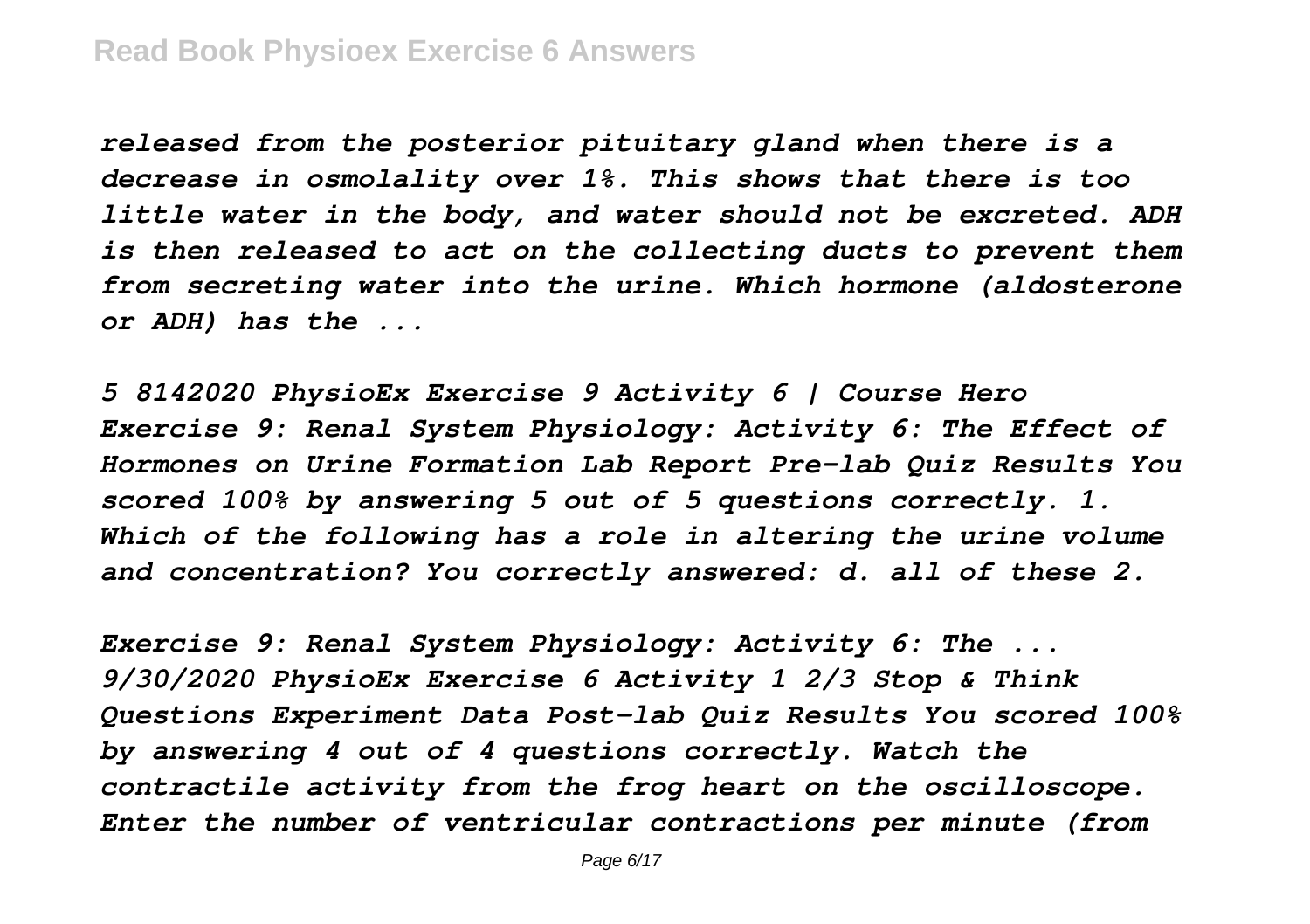*the heart rate display).*

*PhysioEx Exercise 6 Activity 1.pdf - PhysioEx Exercise 6 ... PhysioEx Lab Report Exercise 6: Cardiovascular Physiology Activity 5: Examining the Effects of Various Ions on Heart Rate Name: Kaitlin Date: 3 November 2020 Session ID: session-1c064fac-55c6-e499-5526-5924c1b422e8 Pre-lab Quiz Results You scored 100% by answering 4 out of 4 questions correctly.*

*PhysioEx Exercise 6 Activity 5.pdf - PhysioEx Lab Report ... PhysioEx Lab Report Exercise 6: Cardiovascular Physiology Activity 4: Examining the Effects of Chemical Modifiers on Heart Rate Name: Kaitlin Date: 3 November 2020 Session ID: session-2ecc6cd5-c39b-c5e7-64b6-b146783235dd Pre-lab Quiz Results You scored 100% by answering 4 out of 4 questions correctly. Experiment Results Predict Questions Stop & Think Questions The parasympathetic nervous ...*

*PhysioEx Exercise 6 Activity 4.pdf - PhysioEx Lab Report ...*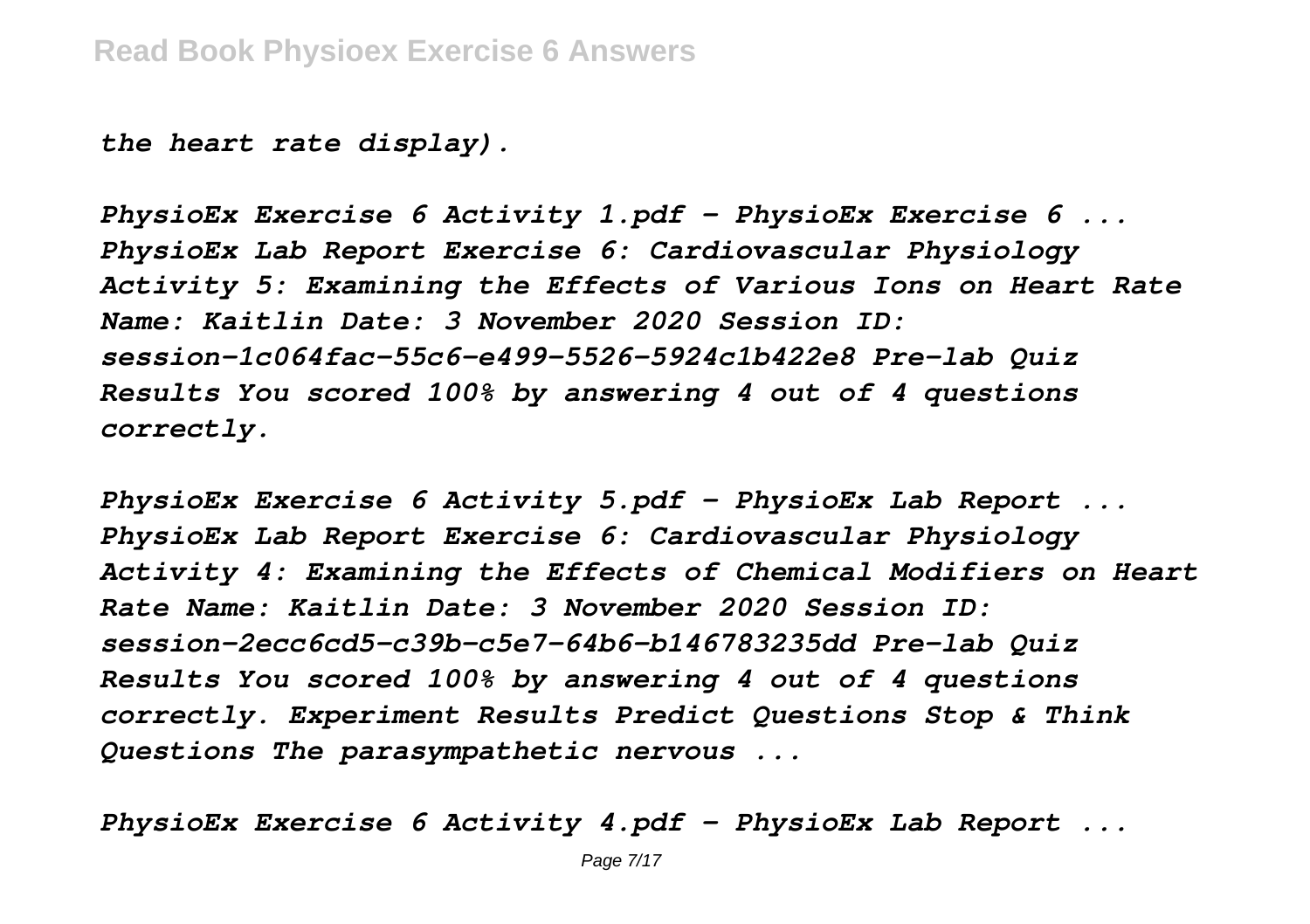*PhysioEx Lab Report Exercise 6: Cardiovascular Physiology Activity 4: Examining the Effects of Chemical Modifiers on Heart Rate Name: Ridwana Ahsan Date: 10 September 2020 Session ID: session-92cec92f-cbd0-520c-314e-9061c5f3d26a Pre-lab Quiz Results You scored 100% by answering 4 out of 4 questions correctly. Experiment Results Predict Questions Stop & Think Questions The parasympathetic ...*

*PhysioEx Exercise 6 Activity 4.pdf - PhysioEx Lab Report ... Boiling inactivates, or denatures, enzymes. 54 PhysioEx™ Exercise 8 Activity 2: Assessing Cellulose Digestion Tubes #4, 5, and 6 showed that starch or cellulose was still present. Tubes #1, 2, 3, and 7 showed positive tests for the Benedict's reagent, indicating the pres- ence of reducing sugar.*

*Physioex Exercise 8 Answer Key - XpCourse Answers Lab07 Microcirculation 1105 Words | 5 Pages. M34\_MARI0000\_00\_SE\_CH34.qxd 34 3/29/11 4:47 PM R E V I E W Page 218 S H E E T NAME \_\_\_\_\_ EXERCISE LAB TIME/DATE \_\_\_\_\_ Frog Cardiovascular Physiology Special Electrical Properties of*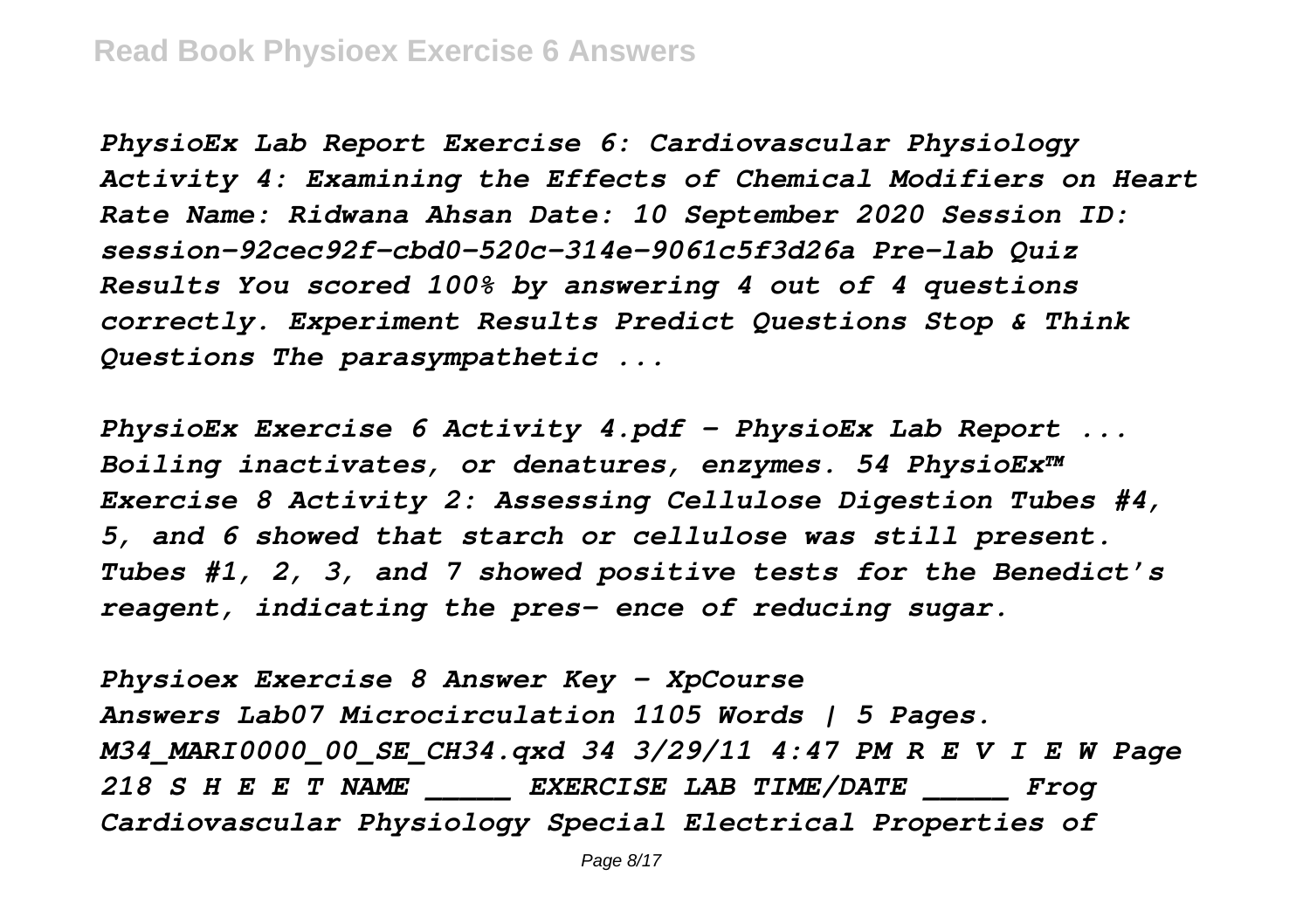*Cardiac Muscle: Automaticity and Rhythmicity 1.*

## *PhysioEx Exercise 6 Activity 2*

*PhysioEx Exercise 6 Activity 5Overview Frog Cardiovascular Experiment PhysioEX Instructions membranetransport PhysioEx 10.0: Ex. 5 Cardiovascular Dynamics, Activity 6 Effect of Stroke Volume on Pump Activity PhysioEx 10 exercise 6 activity 3 PhysioEx Exercise 6 Activity 1*

*Skeletal Muscle Physiology Lab Tutorial!PhysioEx 3-*

*neurophysiology*

*PhysioEx exercise6PhysioEx 9- renal system PhysioEx Ex 5*

*Activity 4 PhysioEx Ex 6 CAP and Pacemaker Graphs PhysioEx Ex 5*

*Activity 7 PhysioEx Exercise 11 Activity 1 PhysioEx Ex 5*

*Activity 1 PhysioEx Ex 5 Activity 2 PhysioEx Exercise 11*

*Activity 3 PhysioEx Ex 5 Activity 6*

*PhysioEx Expectations PhysioEx Ex 5 Activity 3 Chapter 6 | Exercise 6C | Question 7 | New Syllabus Mathematics book 2 (NSM book 2) | D2 Ch. 9 (Skeletal Muscle Physiology) Introduction to*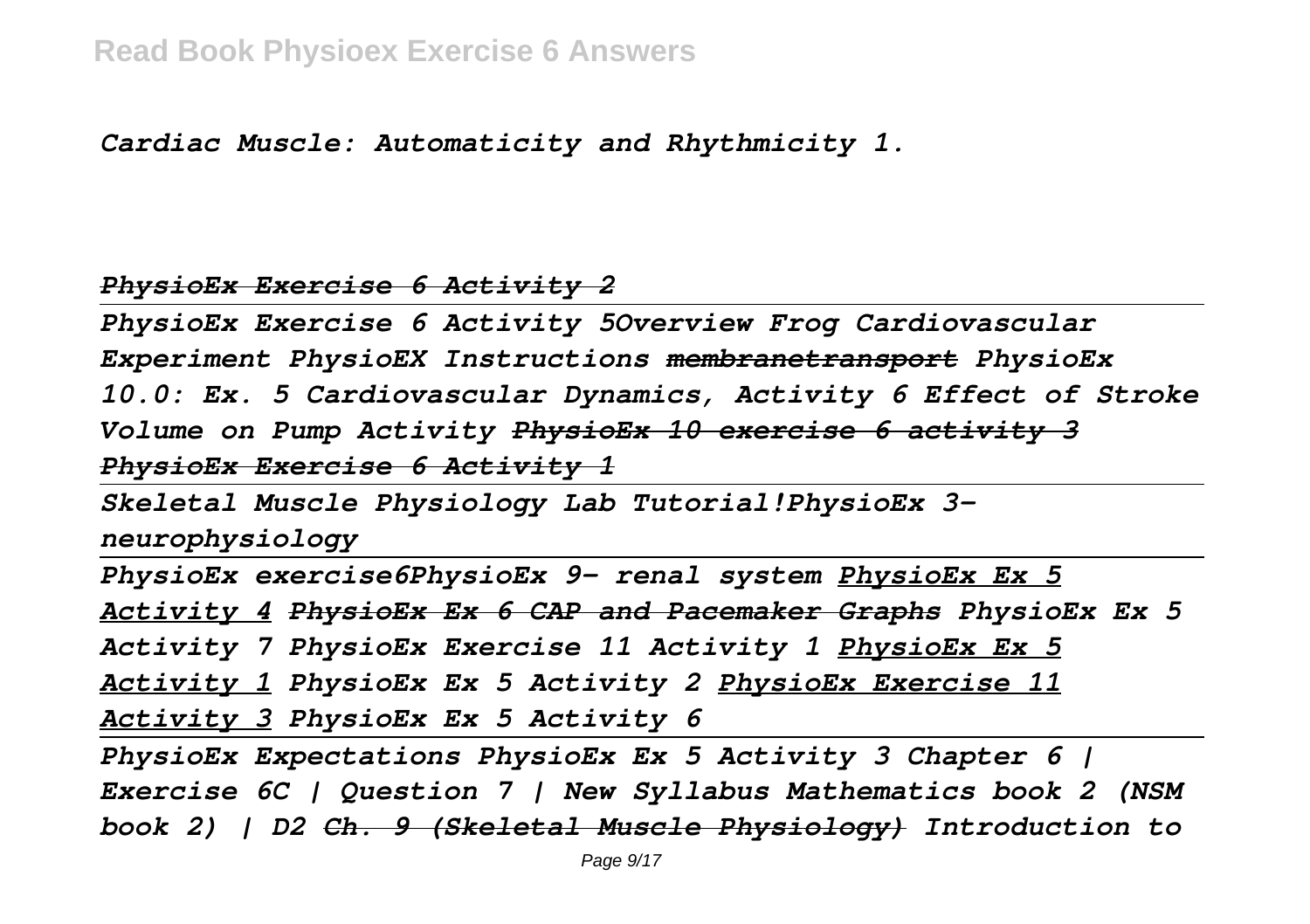*Advanced A\u0026P summer 2020 HPHY 242L - Lab 11 Anatomy of the Urinary System A\u0026P I Lab | Exercise 4: Histology \u0026 Tissues Teaching Bone Labs with Pearson Mastering A \u0026 P How to organize and study for Bio 12 Syllabus 9- BIOL-7 Assignments Physioex Exercise 6 Answers*

*Start studying physioEX exercise 6. Learn vocabulary, terms, and more with flashcards, games, and other study tools.*

*physioEX exercise 6 Flashcards | Quizlet Your answer: 4 i. 11/8/2020 PhysioEx Exercise 6 Activity 1 5/5 Wave summation and tetanus are not possible in the cardiac muscle because the relaxation phase must be complete before the next contraction can begin, which is due to its long refractory period.*

*PhysioEx Exercise 6 Activity 1.pdf - PhysioEx Exercise 6 ... Start studying PhysioEx Exercise 6. Learn vocabulary, terms, and more with flashcards, games, and other study tools.*

*Best PhysioEx Exercise 6 Flashcards | Quizlet*

Page 10/17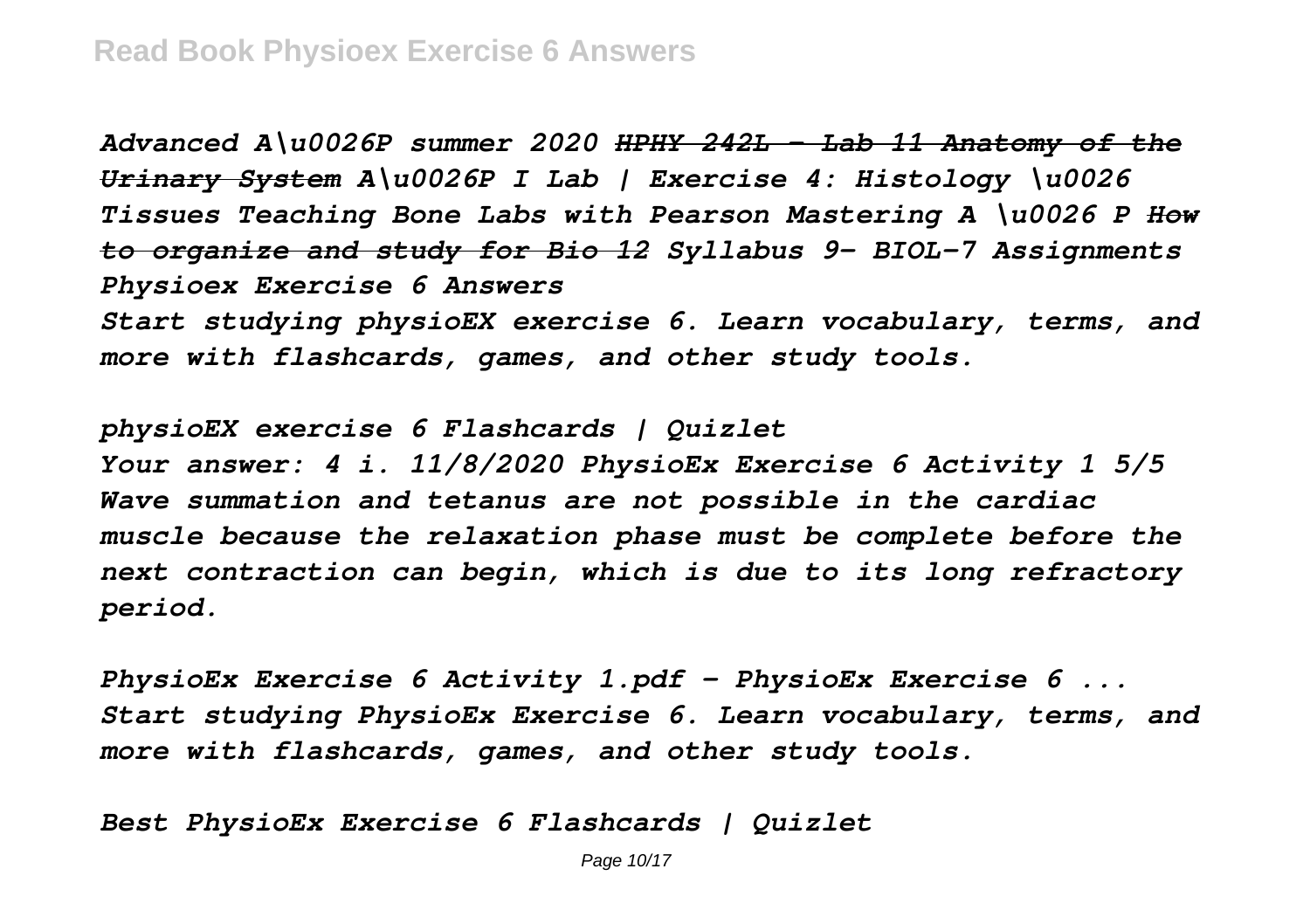*PhysioEx Lab Report. Exercise 6: Cardiovascular Physiology Activity 1: Investigating the Refractory Period of Cardiac Muscle Name: Muhammad Yahya Ayyash Date: 20 March 2020 Session ID: session-b6c2c0e2-556d-c36c-8a90-d81713c9d5a. Pre-lab Quiz Results. You scored 100% by answering 4 out of 4 questions correctly. Experiment Results. Predict Questions*

*Physio Ex Exercise 6 Activity 1 PhysioEx Exercise Activity ... Start studying Anatomy PhysioEx Exercise 6, Cardiovascular Physiology. Learn vocabulary, terms, and more with flashcards, games, and other study tools.*

*Anatomy PhysioEx Exercise 6, Cardiovascular Physiology ... Start studying PhysioEX Chapter 6 exercise 1. Learn vocabulary, terms, and more with flashcards, games, and other study tools.*

*PhysioEX Chapter 6 exercise 1 Flashcards | Quizlet Pex-02-06 - Physio Ex 91: Skeletal Muscle Physiology Exercise 2: Skeletal Muscle Physiology: Activity 7 With Solutions PEX-03-01 - Physio Ex 9.1 PEX-03-03 - Physio Ex 9.1 Pex-03-04 - Physio Ex*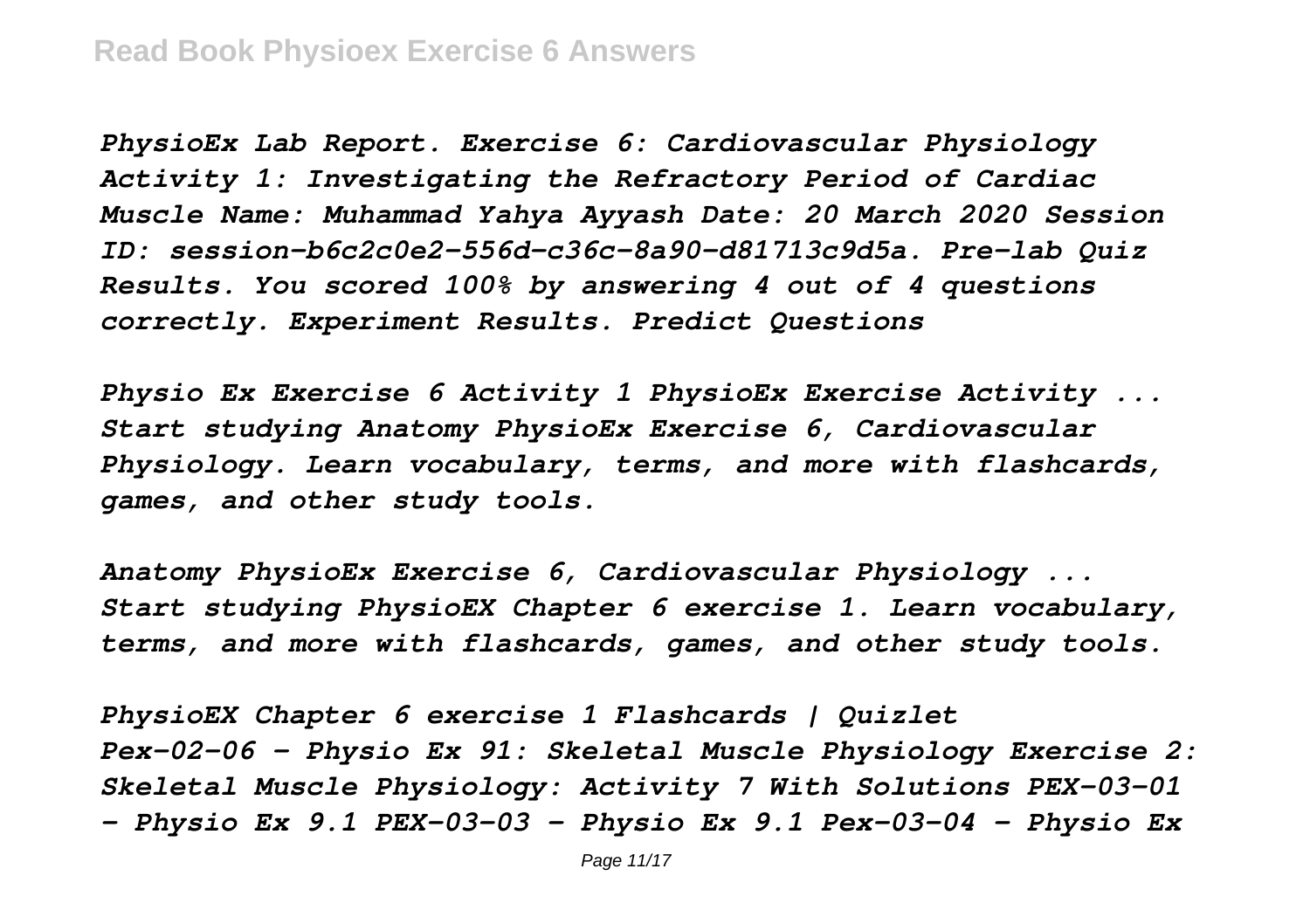*91 Neurophysiology Of Nerve Impulses PEX-04-01 - Physio Ex 9.1*

*Pex-06-02 - Physio Ex 91 Cardiovascular Physiology ... PhysioEx 9.0 Exercise 10 ANSWERS PhysioEx – Exercise 9 Activity 1: 1. excretion and regulation 2. glomerular capillaries (glomerulus) & Bowman's capsule The filtrate flows from the Bowman's capsule into the renal tubule called the proximal convoluted tubule then into the loop of Henle, and finally into the distal convoluted tubule: a.*

*Results Page 3 About Physioex 8 0 Exercise 6 Frog Activity ... PEX-01-01 - Physio Ex 9.1 Exercise 2: Skeletal Muscle Physiology: Activity 7 With Solutions PEX-03-01 - Physio Ex 9.1 PEX-03-03 - Physio Ex 9.1 Pex-03-04 - Physio Ex 91 Neurophysiology Of Nerve Impulses Pex-06-02 - Physio Ex 91 Cardiovascular Physiology: Examining The Effect Of Vagus Nerve*

*PEX-06-01 - Physio Ex 9.1 - UHD - StuDocu PhysioEx Lab Report. Exercise 9: Renal System Physiology Activity 6: The Effect of Hormones on Urine Formation Name:*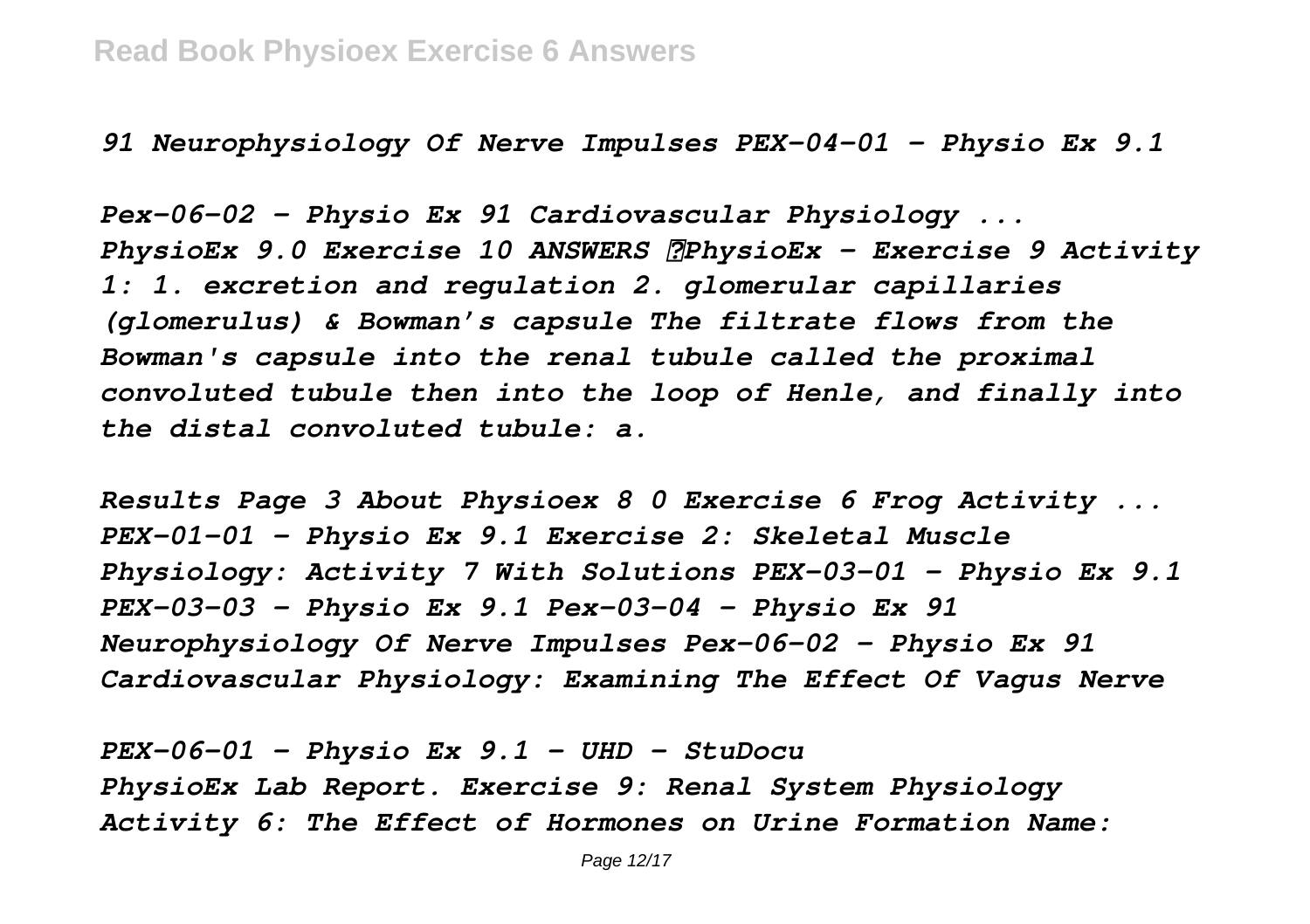*Miranda Date: 6 November 2019. Session ID: session-8c291dae-6979-fca7-5db4-e55bf9460d. Pre-lab Quiz Results. You scored 100% by answering 5 out of 5 questions correctly. Experiment Results. Predict Questions*

*PhysioEx Exercise 9 Activity 6 - StuDocu Physioex 8 Exercise 10: Acid/Base Balance Worksheet. Acidosis and Alkalosis Activity 1: Normal Breathing 1. At 20 seconds, pH = 7.4 2. At 40 seconds, pH = 7.4 3.At 60 seconds, pH = 7.4 4. Did the pH level of the blood change at all during normal breathing?*

*Results Page 5 About Physioex 8 0 Exercise 6 Frog Activity ... Solved PhysioEx 9.0 Exercise 3 Activity 8 Answers (1-5) Solved Physioex 9.0 Exercise 8 Activity 2 Pre-Lab Answers. Can anyone help me with the answers for exercise 7 activity 6 in PhysioEx 8.0. physioex 7.0 exercise 4 activity 7 answers. Solved PhysioEx 9.0 Exercise 4 Activity 2 All Answers.*

*Physioex Exercise 3 Answers - 12/2020 - Course f*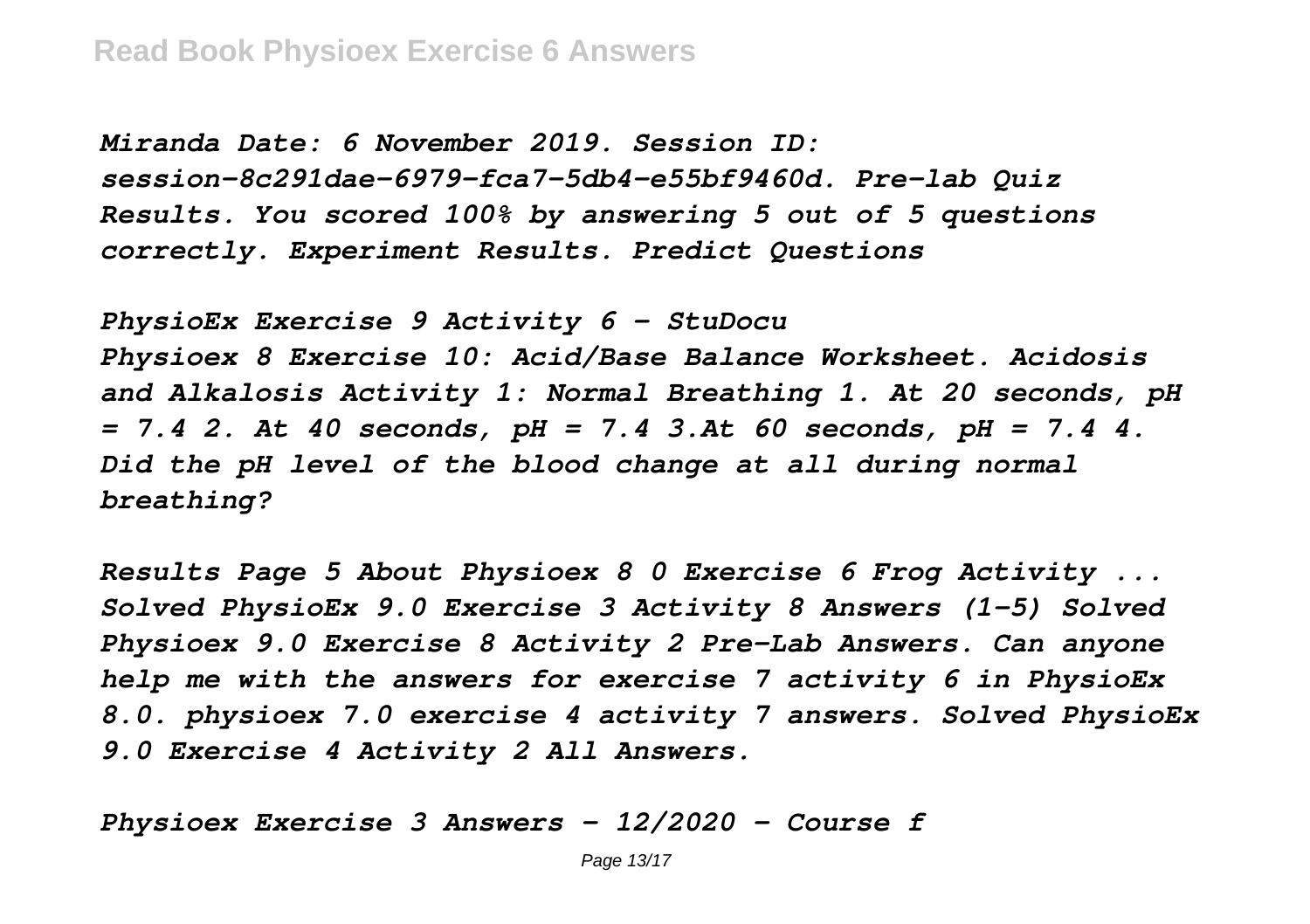*8/14/2020 PhysioEx Exercise 9 Activity 6 4/4 Your answer: ADH is released from the posterior pituitary gland when there is a decrease in osmolality over 1%. This shows that there is too little water in the body, and water should not be excreted. ADH is then released to act on the collecting ducts to prevent them from secreting water into the urine. Which hormone (aldosterone or ADH) has the ...*

*5 8142020 PhysioEx Exercise 9 Activity 6 | Course Hero Exercise 9: Renal System Physiology: Activity 6: The Effect of Hormones on Urine Formation Lab Report Pre-lab Quiz Results You scored 100% by answering 5 out of 5 questions correctly. 1. Which of the following has a role in altering the urine volume and concentration? You correctly answered: d. all of these 2.*

*Exercise 9: Renal System Physiology: Activity 6: The ... 9/30/2020 PhysioEx Exercise 6 Activity 1 2/3 Stop & Think Questions Experiment Data Post-lab Quiz Results You scored 100% by answering 4 out of 4 questions correctly. Watch the contractile activity from the frog heart on the oscilloscope.*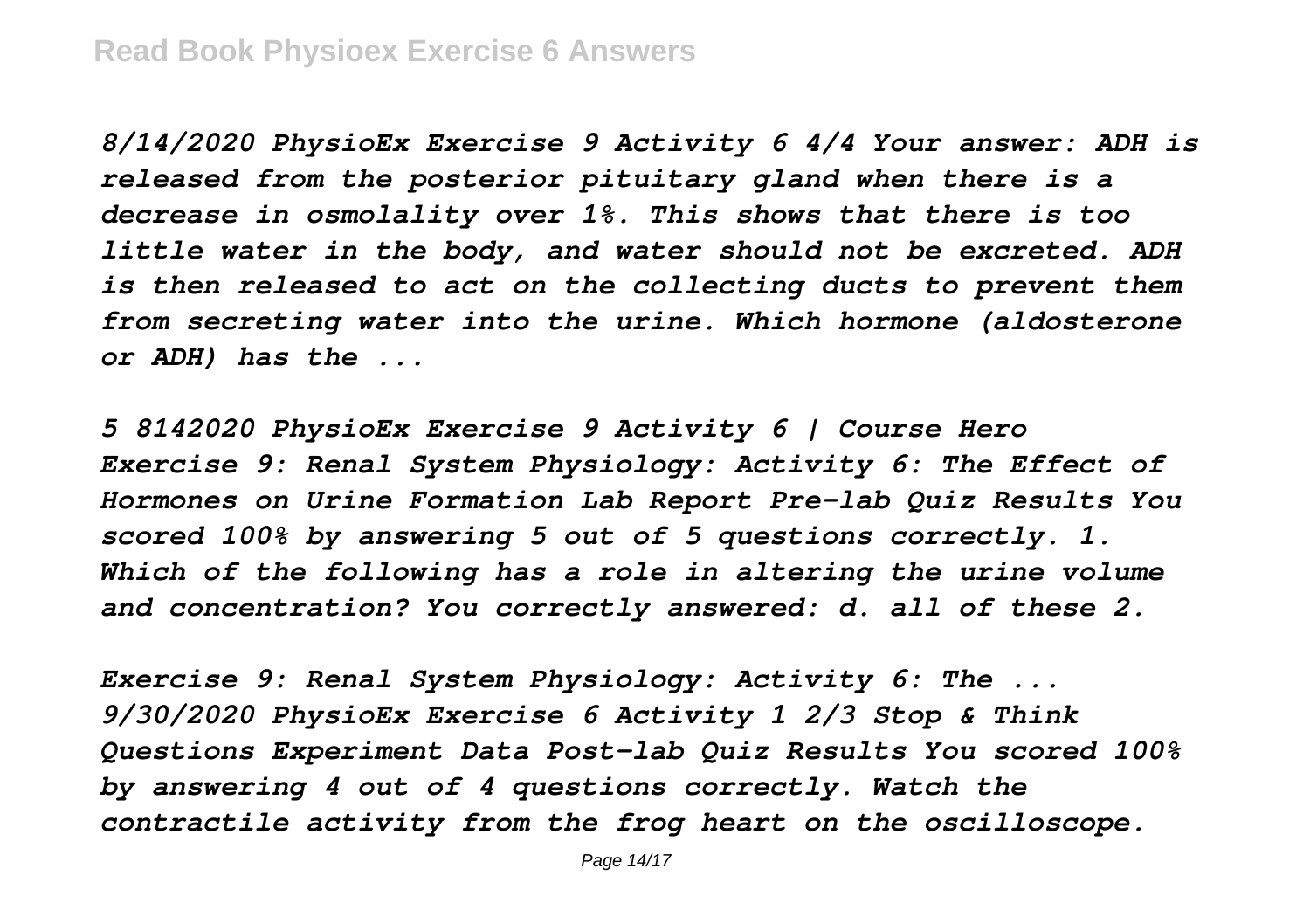*Enter the number of ventricular contractions per minute (from the heart rate display).*

*PhysioEx Exercise 6 Activity 1.pdf - PhysioEx Exercise 6 ... PhysioEx Lab Report Exercise 6: Cardiovascular Physiology Activity 5: Examining the Effects of Various Ions on Heart Rate Name: Kaitlin Date: 3 November 2020 Session ID: session-1c064fac-55c6-e499-5526-5924c1b422e8 Pre-lab Quiz Results You scored 100% by answering 4 out of 4 questions correctly.*

*PhysioEx Exercise 6 Activity 5.pdf - PhysioEx Lab Report ... PhysioEx Lab Report Exercise 6: Cardiovascular Physiology Activity 4: Examining the Effects of Chemical Modifiers on Heart Rate Name: Kaitlin Date: 3 November 2020 Session ID: session-2ecc6cd5-c39b-c5e7-64b6-b146783235dd Pre-lab Quiz Results You scored 100% by answering 4 out of 4 questions correctly. Experiment Results Predict Questions Stop & Think Questions The parasympathetic nervous ...*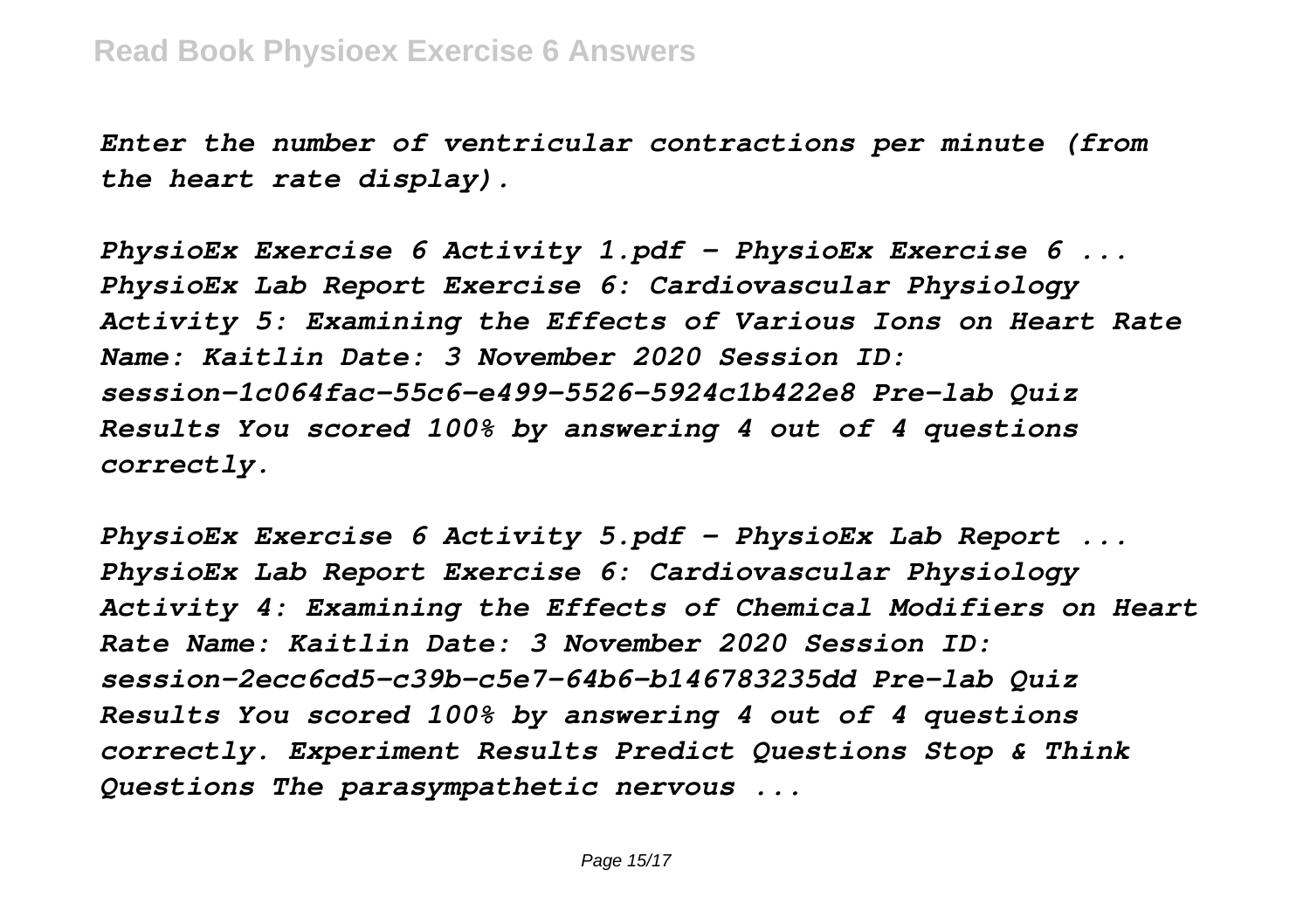*PhysioEx Exercise 6 Activity 4.pdf - PhysioEx Lab Report ... PhysioEx Lab Report Exercise 6: Cardiovascular Physiology Activity 4: Examining the Effects of Chemical Modifiers on Heart Rate Name: Ridwana Ahsan Date: 10 September 2020 Session ID: session-92cec92f-cbd0-520c-314e-9061c5f3d26a Pre-lab Quiz Results You scored 100% by answering 4 out of 4 questions correctly. Experiment Results Predict Questions Stop & Think Questions The parasympathetic ...*

*PhysioEx Exercise 6 Activity 4.pdf - PhysioEx Lab Report ... Boiling inactivates, or denatures, enzymes. 54 PhysioEx™ Exercise 8 Activity 2: Assessing Cellulose Digestion Tubes #4, 5, and 6 showed that starch or cellulose was still present. Tubes #1, 2, 3, and 7 showed positive tests for the Benedict's reagent, indicating the pres- ence of reducing sugar.*

*Physioex Exercise 8 Answer Key - XpCourse Answers Lab07 Microcirculation 1105 Words | 5 Pages. M34\_MARI0000\_00\_SE\_CH34.qxd 34 3/29/11 4:47 PM R E V I E W Page 218 S H E E T NAME \_\_\_\_\_ EXERCISE LAB TIME/DATE \_\_\_\_\_ Frog*